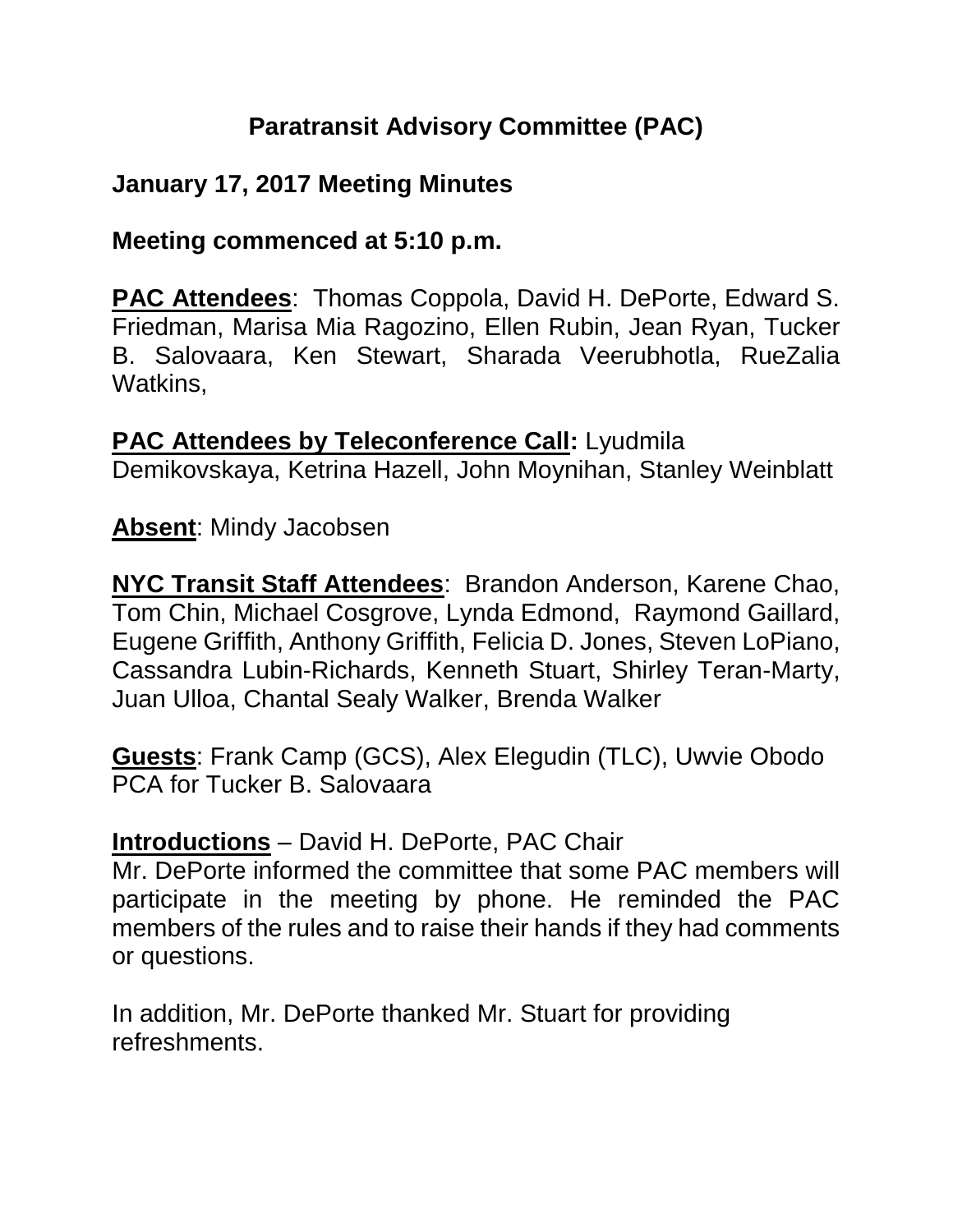# **Announcements** – Kenneth Stuart

Mr. Stuart wished everyone a Happy New Year and announced that this is our first PAC meeting without Denise McQuade who recently retired. Mr. Stuart introduced Shirley Teran-Marty as the new PAC liaison. He spoke briefly of Shirley's accomplishments with NYCT. He advised the PAC that Ms. Teran-Marty will coordinate all communication with Mr. DePorte and the rest of the PAC committee. Mr. Stuart also spoke about Donna Fredericksen who now handles publications including "On The Move" which is currently being printed, but is available on the MTA.info website. Mr. Stuart stated "We are working on creating an audio feature on the website which will allow a customer to press an icon to hear all the information. Our focus is to make it as user-friendly as possible."

**I. Approval of Minutes** – PAC Chair David H. DePorte Mr. DePorte called for the approval of the November 15, 2016 minutes and asked if PAC members had any corrections or changes to the minutes. Mr. Stewart suggested the change "asked to be acknowledged" as opposed to "wait to be acknowledged." Mr. Friedman stated that his comments about the NYC Audits were not mentioned in the minutes. Mr. DePorte asked if there were any other comments, Mr. Stewart moved to approved as amended. Ms. Watkins seconded the motion carried unanimously except for abstention by Mr. Friedman.

**II. AAR Service Report** – Vice President Steve LoPiano As requested by the PAC, VP LoPiano provided a summary of the Paratransit Report.

Registrants increased 4.6% comparing 143,026 registrants in November 2015 to 149,561 registrants November 2016.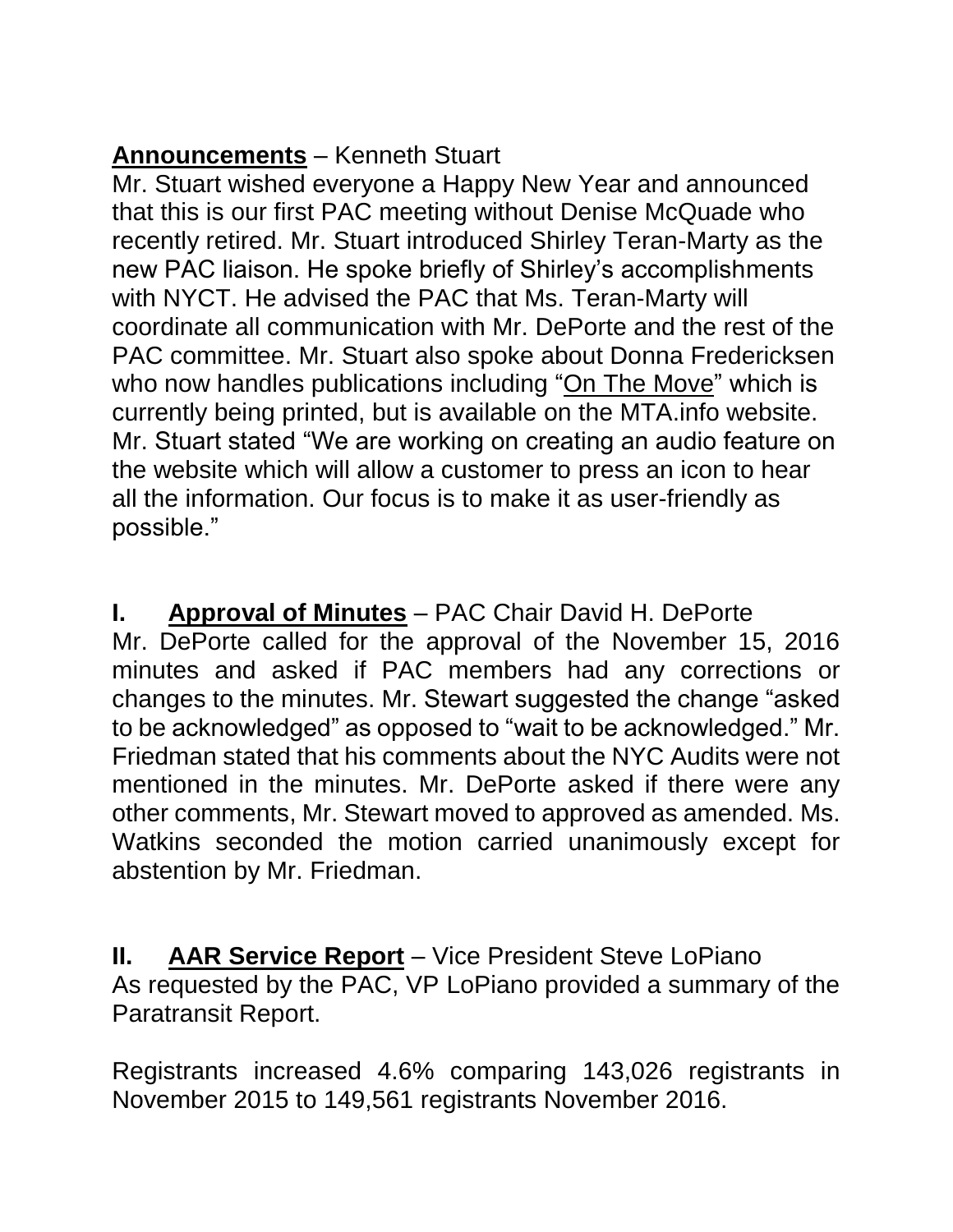Trips requested increased 1.4% comparing 632,935 Trips Requested in November 2015 to 642,106 Trips Requested in November 2016.

Early Cancellations increased 4.8% comparing 79,900 Early Cancellations in November 2015 to 83,773 Early Cancellations in November 2016.

Trips Scheduled increased 0.9% comparing 548,017 Trips Scheduled in November 2015 to 552,778 Trips Scheduled in November 2016.

Trips Completed increased 0.7% comparing 519,908 Trips Completed in November 2015 to 523,751 Trips Completed in November 2016.

Customer No-Shows decreased 2.8% comparing 8,428 Customer No-Shows in November 2015 to 8,191 Customer No-Shows in November 2016.

Carrier No-Shows decreased 52.1% comparing 1,551 Carrier No-Shows in November 2015 to 743 Carrier No-Shows in November 2016.

Total No-Shows decreased 12.6% comparing 13,215 Total No-Shows in November 2015 to 11,553 Total No-Shows in November 2016.

On Time Performance increased 1.0% comparing 90.0% On Time Performance in November 2015 to 91.0% On Time Performance in November 2016.

Appointments On Time increased 1.0% comparing 83.0% in November 2015 to 84.0% in November 2016.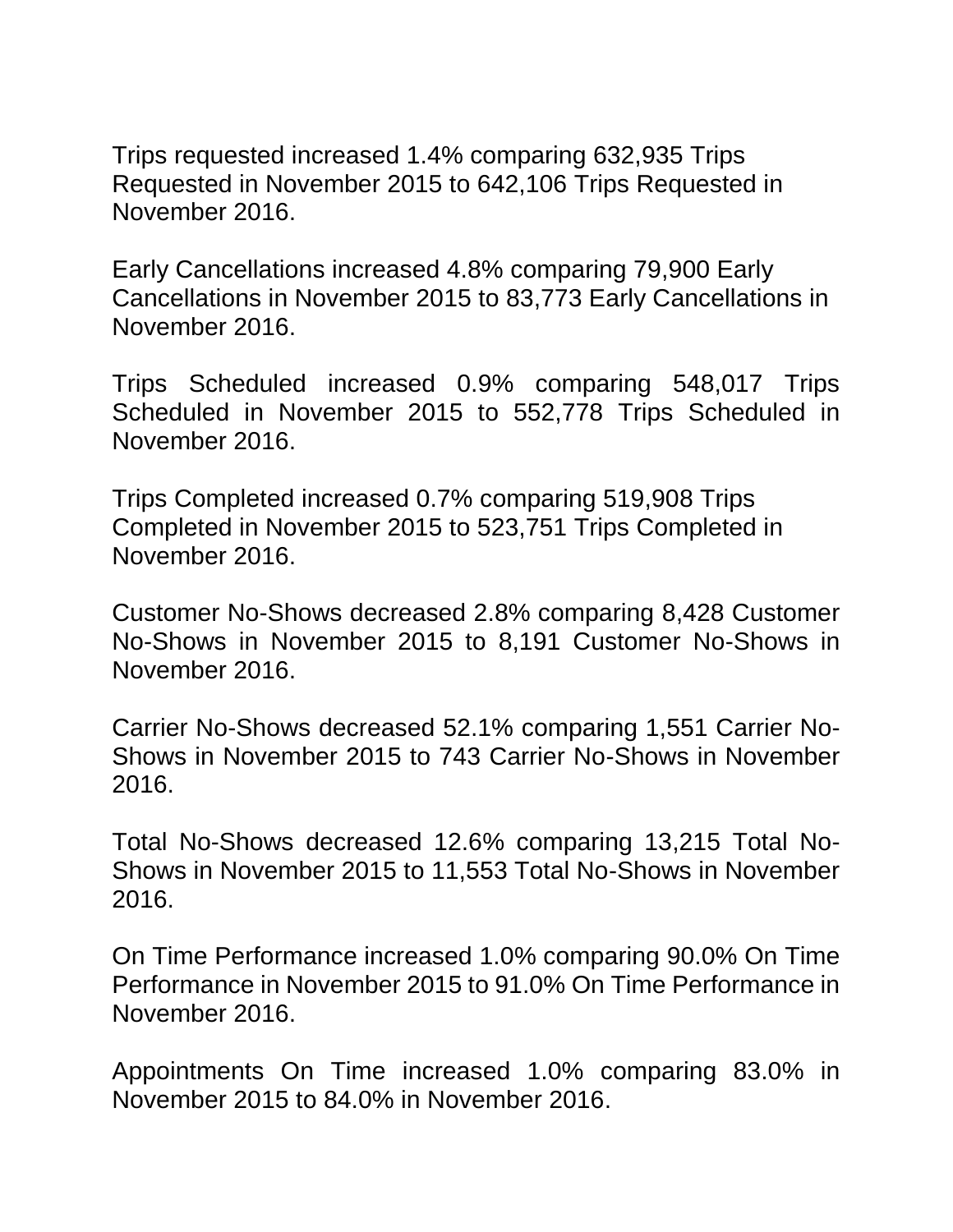Late Trips by Carrier decreased 17.9% comparing 38,757 Late Trips by Carrier in November 2015 to 31,822 Late Trips by Carrier in November 2016.

Complaints increased 3.3% comparing 2,612 complaints in November 2015 to 2,699 complaints in November 2016.

There was a 3.3% increase in complaints per 1,000 completed trips comparing 5.02 complaints per 1,000 completed trips in November 2015 to 5.15 complaints per 1,000 completed trips in November 2016.

Commendations increased 9.3% comparing 508 Commendations in November 2015 to 555 Commendations in November 2016.

Total Boardings increased 1.2% comparing 721,805 Total Boardings in November 2015 to 730,571 Total Boardings in November 2016.

## **PAC Comments**

Ms. Ragozino questioned the reduction in No-Shows calling it a "remarkable statistic". VP LoPiano responded that the decrease may have been brought about by a new concept being introduced. Carriers have been encouraged to return trips that were in jeopardy of becoming late or a no-show back to the Command Center. From there, the Command Center intervenes and takes corrective actions. Ms. Ryan wanted to make sure she understood the change in policy. Basically, if a carrier starts running late there will not be a domino effect impacting the downstream pickups of other customers.

Ms. Watkins stated that the process is murky when trying to change the pickup time and that Travel Service agents tend to state different policies to customers. Ms. Watkins has been told to call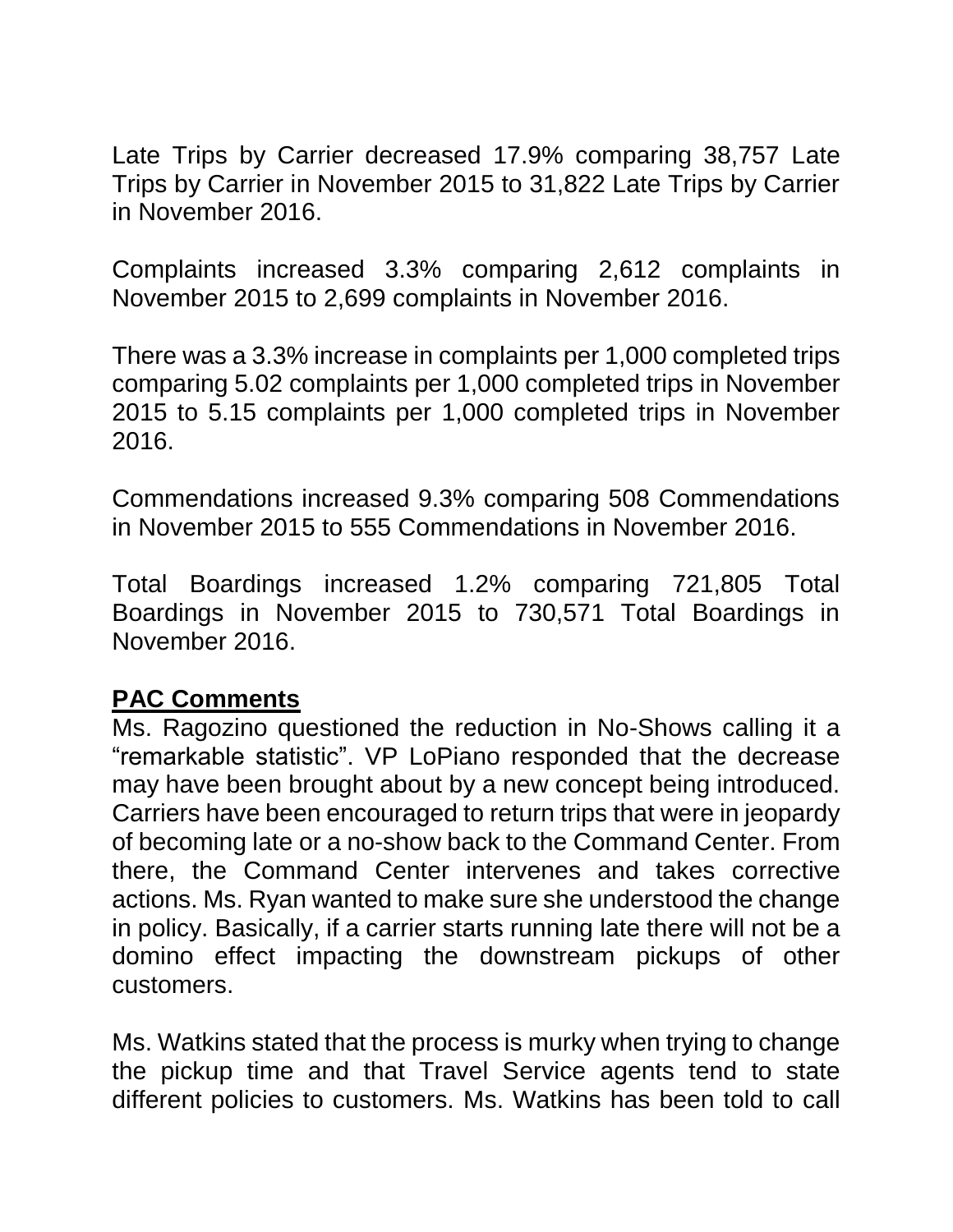back when she is ready and then it will take 45 minutes to find a trip. When you call back the trip is scheduled for an hour later.

Ms. Watkins proposed we put this on the agenda at some time. She asked, "When is a customer eligible to get a later trip? What is the process and what should be said?"

Mr. Chin and Ms. Walker emphasized the importance for a customer to contact AAR as early as possible if a later pickup is necessary; this will allow the scheduling units to use the tools available to create a new trip or provide taxi or accessible taxi.

Mr. Salovaara expressed how frustrating the process of getting a later pickup is, but acknowledged seeing an improvement to the service. VP LoPiano explained that AAR is an advance reservation system. AAR is working on creating a same-day service desk to deal with these matters. We are looking to improve our GPS and introduce a computer aided dispatch system so that it can give AAR greater flexibility. AAR is also working with NYC TLC to incorporate the use of taxis and accessible taxis through the use of e-hail providers to book trips in real time. It is still in the early stages of production but this concept would alleviate the issues that arise when someone needs a later pick up due to unforeseen circumstances.

Ms. Ryan asked, "If a customer cannot transfer from their wheelchair what assistance are they going to be given." VP LoPiano mentioned TLC stated that by 2020, 50% of yellow cabs and 30% of green taxis will be accessible. With the new system, customers will not have to pay for the trip in advance. In addition, AAR will be allowed to monitor the trips through a GPS system and communicate to the customer any changes.

Mr. Salovaara asked about reinstating the Debit Card Program. VP LoPiano stated, "We couldn't continue the program and believes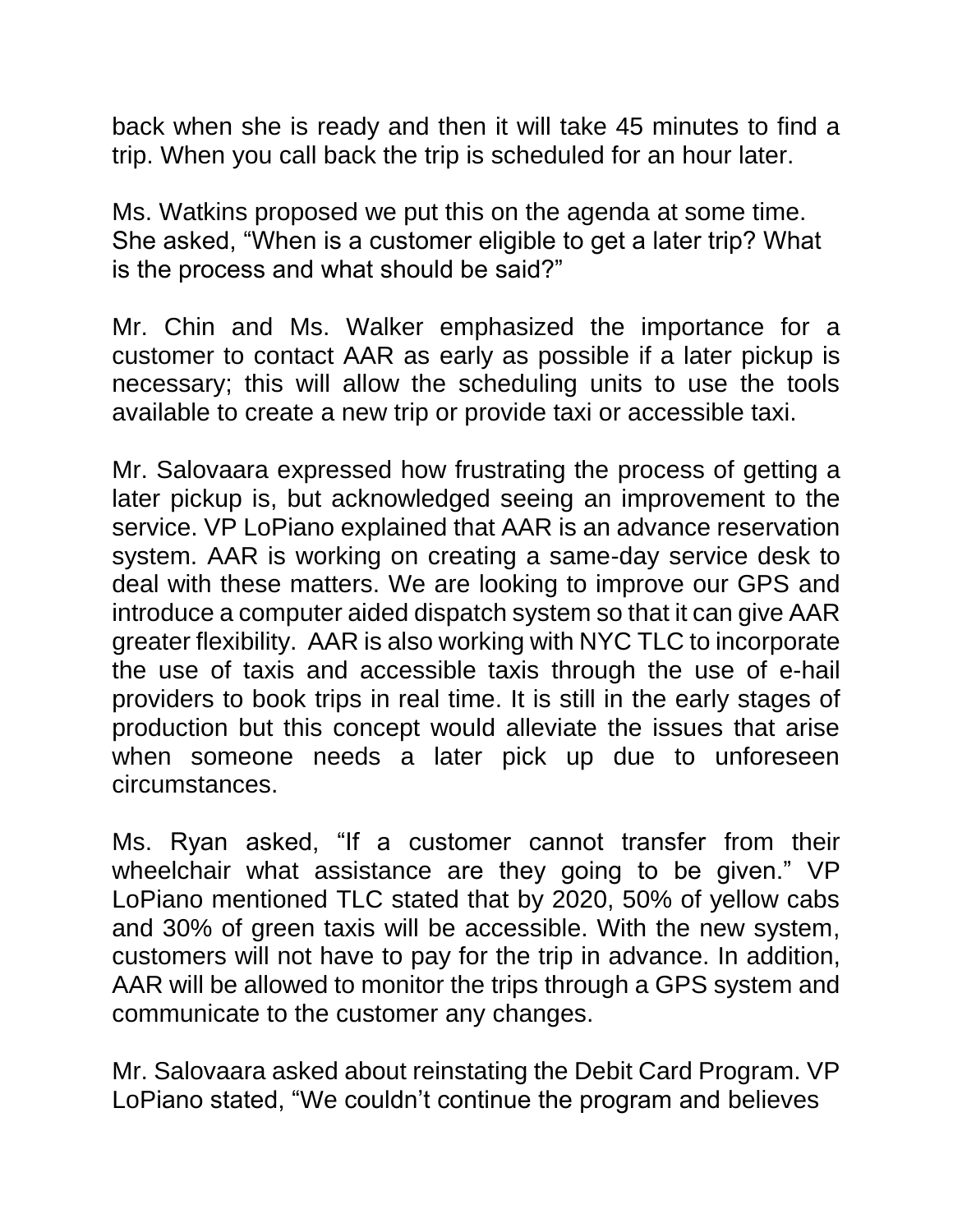e-hail has the potential to provide a better service." He explained that the bank that backed the debit card pulled out of the program due to concerns of privacy.

Ms. Ragozino wanted to know the names of the e-hail companies we are investigating and what the difference is between e-hail and broker. VP LoPiano specified that the two TLC approved e-hail companies are VeriFone and CMT. VP LoPiano was asked what the difference between e-hail and brokers was. The main difference is that broker trips are scheduled the night before.

E-hail is more flexible and links close vehicles to customers looking for rides. Customers will not have to pay the whole fee and submit reimbursement requests.

Mr. Friedman inquired if AAR has looked into other cities and their practices. VP LoPiano informed him that AAR has looked into other cities and materials supplied by the FTA.

**III. Paratransit Topic** – Scheduling Unit and Command Center Anthony Griffith, Director of Scheduling and Brenda Walker, Superintendent of Command Center

## **Command Center- Scheduling**

Anthony Griffith explained how the Scheduling Unit is responsible for using five types of routes to schedule trips. It utilizes two types of service including Dedicated and Non-Dedicated Service providers. Access-A-Ride provides two types of trips which are Demand and Subscription. For scheduling purposes, AAR service is comprised of seventeen zones. The Adept system establishes times for different geographic areas based on time of day, travel speed zones (e.g. Bridges & Tunnel crossings), street conditions and weather.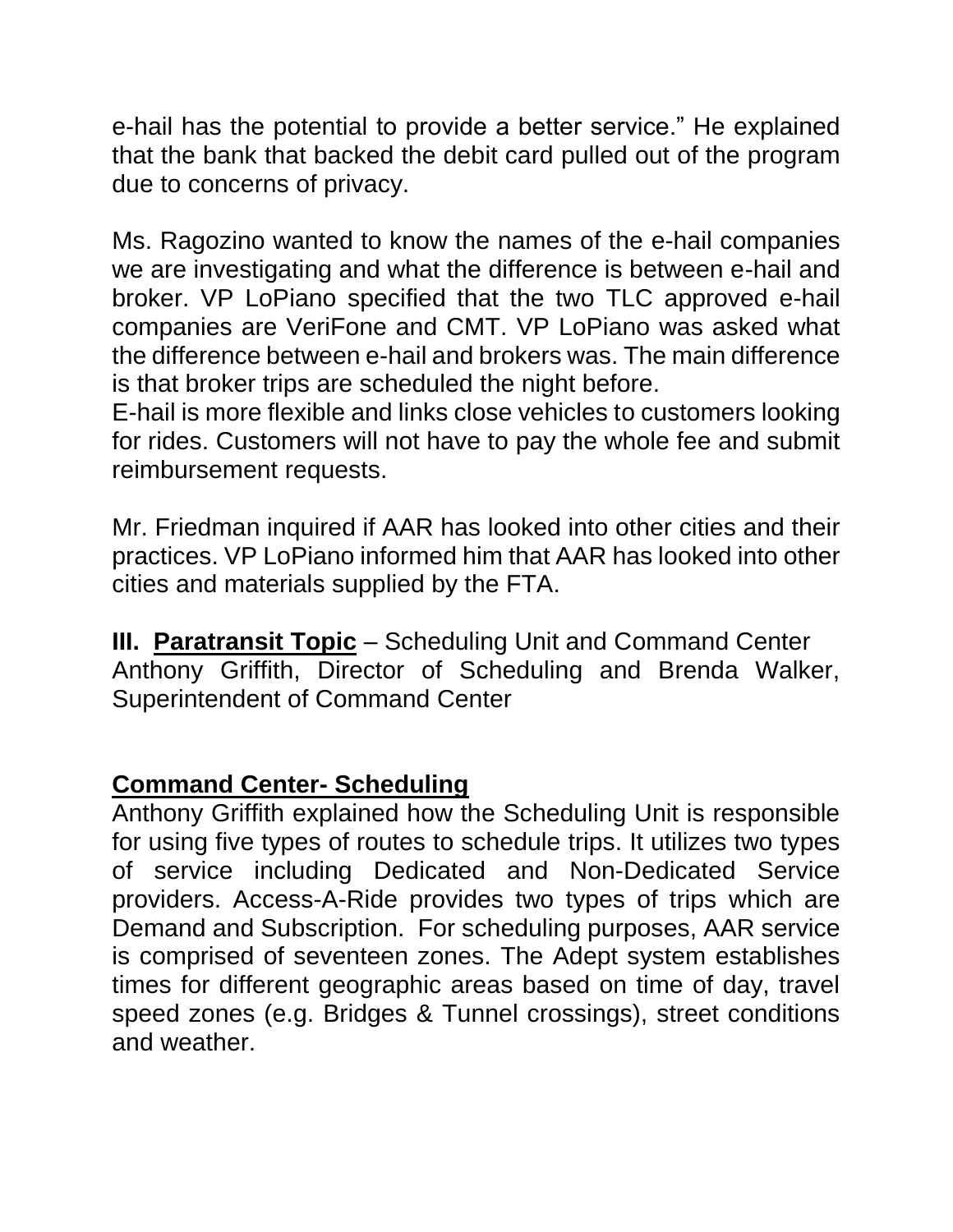## **Command Center- Day of Service**

Brenda Walker explained the five tools the Command Center Day uses to assist a customer on the day of service.

- 1. AVLM/GPS
- 2. Dispatcher Alerts
- 3. Internet provided maps
- 4. Trip Mapping feature in ADEPT
- 5. Floaters

Ms. Walker explained how the Auto Reschedule function is used to locate another vehicle for a pickup, how routes are updated and monitored by the carrier base, how trip logs are coded and noted, and how AVLM is used for vehicle location. Ms. Walker explained how Dispatchers monitor the routes and, in the event a route is delayed, they should call Command Center for assistance.

Mr. DePorte mentioned when a trip is late he has contacted Travel Service and often the agents have provided an uncommon street name and an unrealistic ETA. Mr. Chin replied, "That if Dispatcher Alert is used, a dispatcher can identify how late a route is running and the dispatcher can make any necessary changes before it impacts a pickup." Mr. Friedman stated that he has also experienced the same issues from Travel Service and that they are not providing helpful information.

Ms. Walker suggested customers use three key questions when calling Travel Services.

- 1) Am I the next pickup?
- 2) What borough is the vehicle in?
- 3) What two street names are in that area?

Ms. Walker mentioned that the agents use mapping functions to provide street information.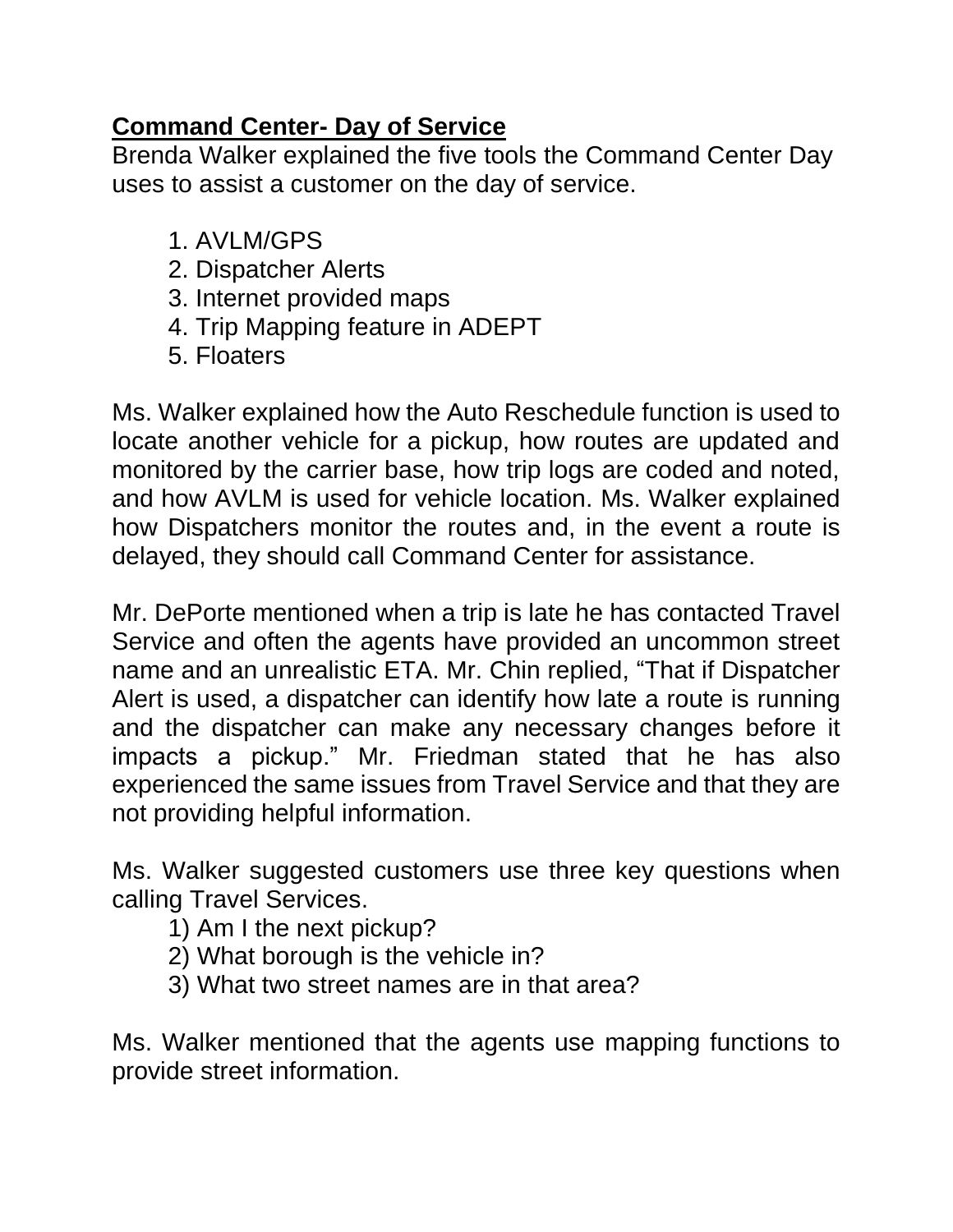Ms. Veerubhotla had concerns about the constant change in Subscription pickup times and call back list. VP LoPiano stated, "That as the reservations are being booked the computer system is creating schedules and opening more routes, which is why a customer might get a call back."

Ms. Watkins explained how some addresses are not appearing in our system which makes it difficult for a customer to book a trip. She also inquired about, "when will AAR scheduling incorporate the new NYC geography." Mr. Chin replied that AAR often gets updated maps from our software companies. In the interim, our IT group makes adjustments by adding addresses in the Places Files and corrects geocodes errors. Anyone that notes a bad address or location should let us know and it will be addressed.

**IV. PAC Topic** – Kenneth Stuart- The Complaint Process Due to time constraints the Complaint Process will be presented at the next PAC meeting.

# **Discussions and Member Feedback**

# **V. New/Old Business**

Ms. Watkins wanted to know if there is a mechanism or an easier way to report vehicle issues. Along the same lines, Ms. Ryan stated in the past when calling in a vehicle issue, she has found that Travel Service agents are not taking her calls seriously or escalating them to a supervisor. Mr. Chin explained that Ms. Ryan can call the Command Center at #5 where they will escalate the complaint to a Superintendent. The carrier will be contacted to determine if a vehicle should be taken out of service and our own S&C department also checks the vehicles.

VP LoPiano asked Lynda Edmond to explain what happens when a vehicle complaint is categorized as a safety related item. Ms.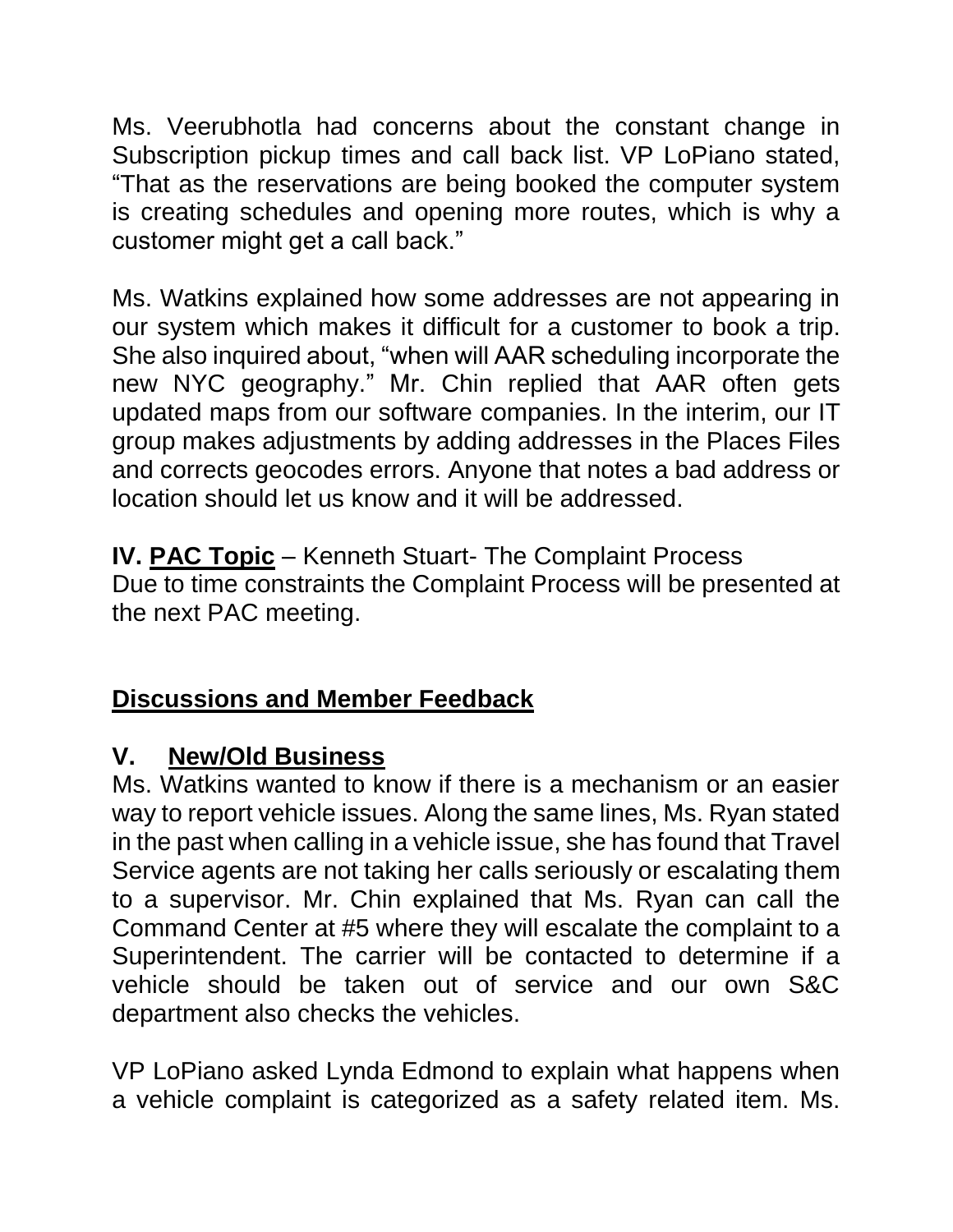Edmond explained the importance of calling the Comment Line at #8 where they will document the information. The complaint is categorized initially by the comment line associate based on the information provided by the caller. Safety related complaints are immediately escalated.

Felicia Jones explained that her associates create a RightNow incident and categorize it. Not all vehicle complaints are considered safety but many are. If the client is on the vehicle while the incident is taking place, the customer is transferred to Travel Services because this is considered an in service issue. Ms. Edmond and Mr. Stuart confirmed that an email is immediately sent to their attention as well as two other staff members alerting them that a safety complaint has been received. The safety complaint is then assigned to an employee to be investigated.

Frank Camp from Global Contact Service (GCS) clarified that Travel Service agents have been trained to escalated safety issues to a supervisor.

In addition, Mr. Stewart emphasized the need to train drivers to communicate better with the visually impaired customers. Mr. Salovaara said that drivers should be trained to deal with all disabilities.

Mr. Stuart announced that PAC members are welcome to attend the driver training classes held on Fridays at the Paratransit Headquarters in Long Island City and they may speak at the training. Mr. DePorte asked to be contacted by any PAC members who are interested. Ms. Teran-Marty will coordinate the attendance for those attending.

Ms. Ragozino suggested that the bi-monthly PAC meetings have an audio recording put on the website. This was supported by Mr.